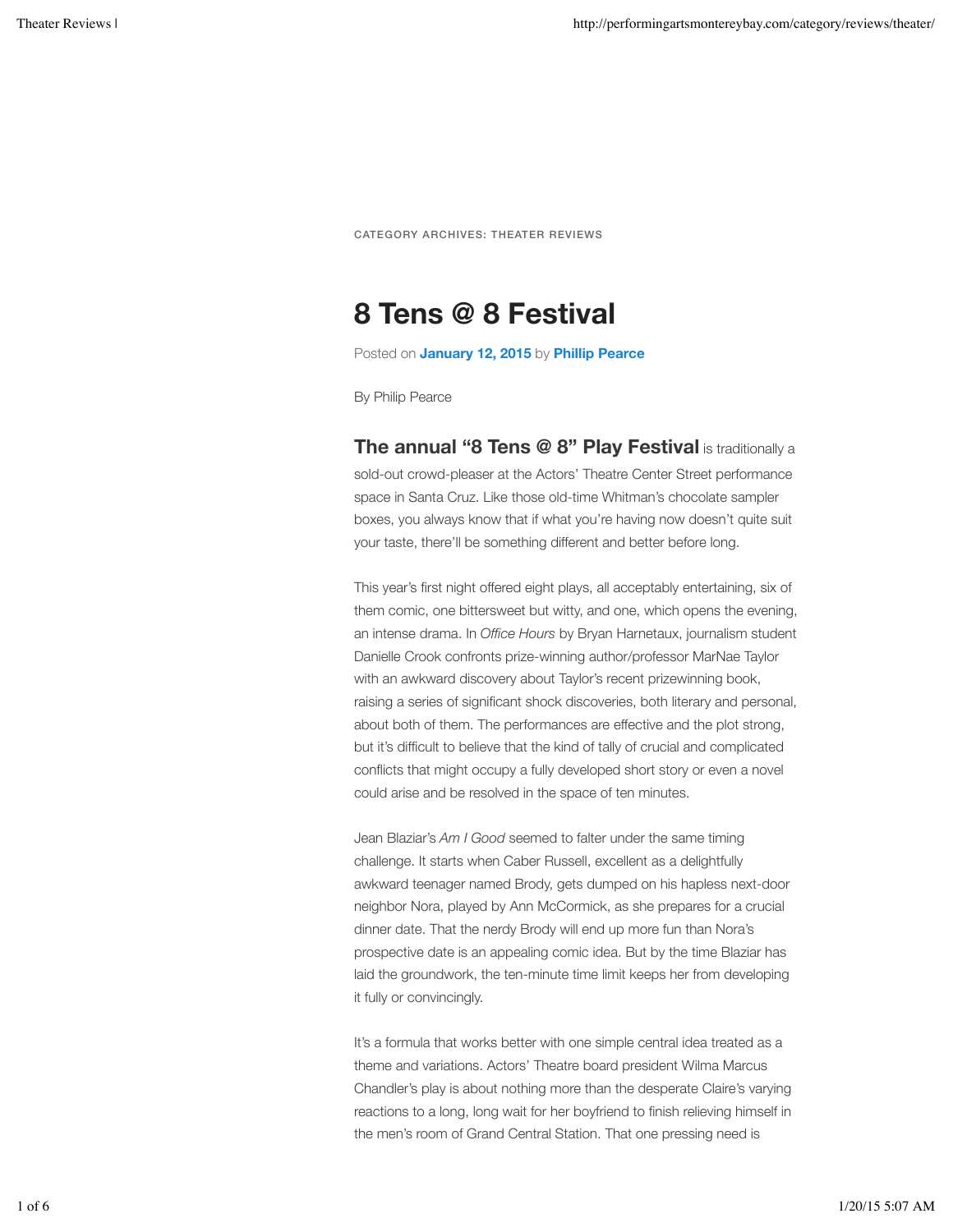enough. *The Men's Room Monologues* is funny, insightful and well-acted by Sarah Kauffman.

There is the same focus and compression in my personal favorite of the evening, Charlotte Ortiz Colavin's *Louie Louie*, that being the doublebarrel name of a kookie but resourceful girl—the enchanting Kennedy Cartwright—obsessed with posing, provoking and pleading her way into being photographed by a buttoned-up, camera wielding lady named Wanda—the frighteningly single-minded Gail Borkowski. But Wanda will only focus on grass blades and tree boughs, never on people. *Louie Louie*'s one-track efforts to change Wanda's mind are touching and disarmingly simple. The two women reminded me of a conversation I once had with a neighbor whose regular and insightful play-going led me to wonder whether she might try auditioning for a show, to which she replied, "No way. Every full-time exhibitionist needs a full-time voyeur like me."

Other items on the bill include Lisa Hadley's *Kanreki Blues*, which I might have understood better if I knew anything about Japanese philosophy, martial arts or 60th-birthday celebration techniques. The idea seemed to be that Rick Kuhn, as Bob McIntyre, an American devotee of Kanreki, wants to spend his sixtieth birthday in Asian meditation in order to gain inner peace and harmony, but only manages to do that by finally making friends with an annoying neighbor. It seems like a good idea and the costumes of three phantom Asian visitors who appear like the ghosts of Christmas past, present and future, certainly fill the stage with some gorgeous Japanese warrior paraphernalia.



*Champagne and Chopped Liver* by J. M. Eisenman is about a retired

Jewish couple in Boca Raton, Florida, preparing a video greeting for their son and his new WASP fiancée on the subject of marriage. They cover a lot of Borscht Circuit jokes you've heard before and not many that you haven't, but the writing is slick and the performances by

Frank Widman and Ali Eppy so endearing that I figure originality helps but